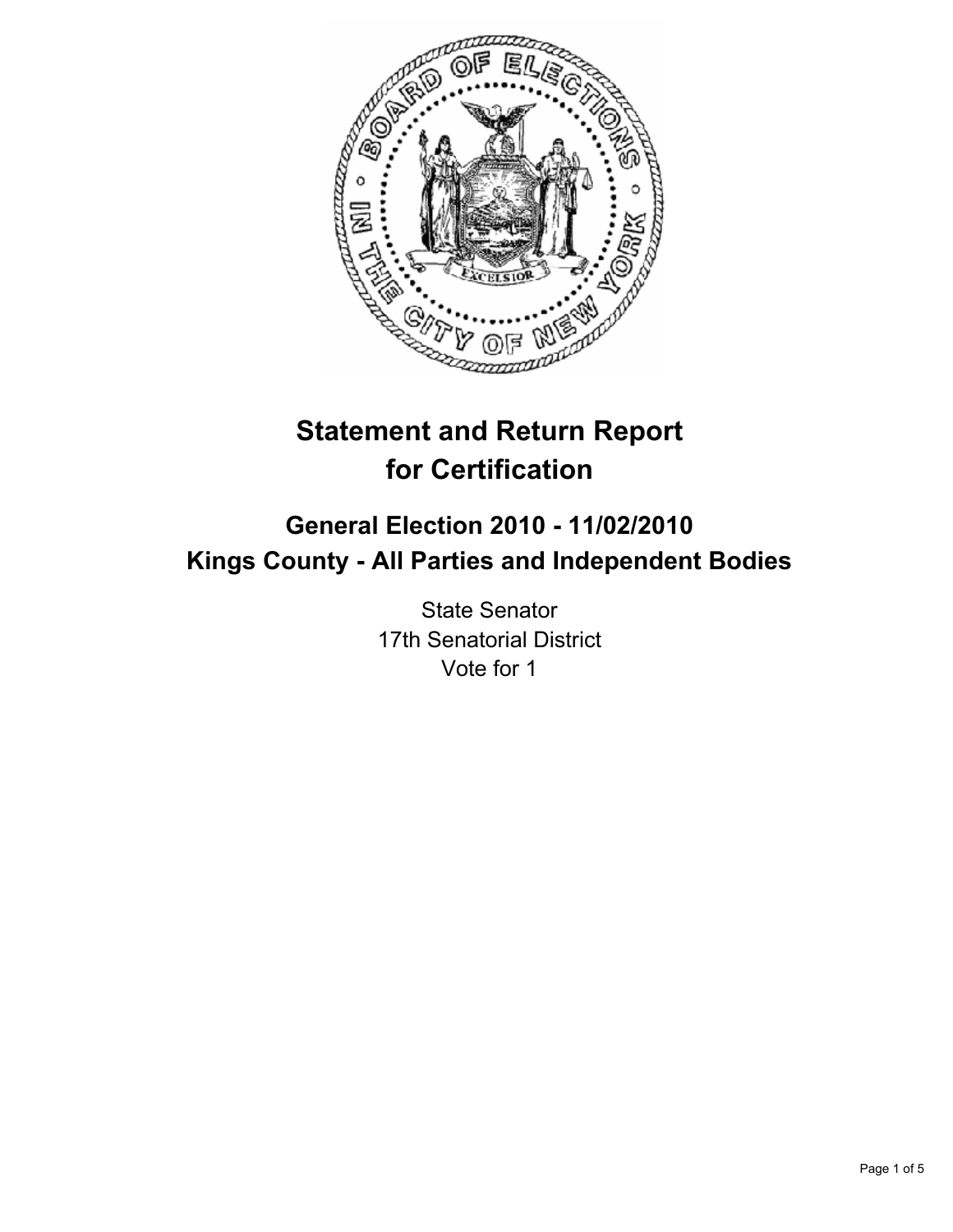

## **Assembly District 40**

| PUBLIC COUNTER                              | 871               |
|---------------------------------------------|-------------------|
| <b>EMERGENCY</b>                            | 0                 |
| ABSENTEE/MILITARY                           | $12 \overline{ }$ |
| <b>AFFIDAVIT</b>                            | 47                |
| <b>Total Ballots</b>                        | 931               |
| MARTIN MALAVE DILAN (DEMOCRATIC)            | 751               |
| MICHAEL E FREEMAN-SAULSBERRE (REPUBLICAN)   | 33                |
| MICHAEL E FREEMAN-SAULSBERRE (CONSERVATIVE) | 6                 |
| <b>Total Votes</b>                          | 790               |
| Unrecorded                                  | 141               |

## **Assembly District 50**

| <b>PUBLIC COUNTER</b>                       | 8,816          |
|---------------------------------------------|----------------|
| <b>EMERGENCY</b>                            | 0              |
| <b>ABSENTEE/MILITARY</b>                    | 101            |
| <b>AFFIDAVIT</b>                            | 381            |
| <b>Total Ballots</b>                        | 9,340          |
| MARTIN MALAVE DILAN (DEMOCRATIC)            | 6,720          |
| MICHAEL E FREEMAN-SAULSBERRE (REPUBLICAN)   | 1,023          |
| MICHAEL E FREEMAN-SAULSBERRE (CONSERVATIVE) | 207            |
| BRIAN MURPHY (WRITE-IN)                     | 1              |
| DANIEL SQUADRON (WRITE-IN)                  | 9              |
| JIMMY MCMILLAN (WRITE-IN)                   | $\overline{2}$ |
| LINCOLN RESTLER (WRITE-IN)                  | 1              |
| MARK MORRILL (WRITE-IN)                     | 1              |
| MARTIN MALAVE DILAN VOID (WRITE-IN)         | 1              |
| MATHEW DUNBAR (WRITE-IN)                    | 1              |
| MICHAEL BLOOMBERG (WRITE-IN)                | 1              |
| MITCHELL DEOUDES (WRITE-IN)                 | 1              |
| PENELOPE COE (WRITE-IN)                     | 1              |
| <b>Total Votes</b>                          | 7,969          |
| Unrecorded                                  | 1,371          |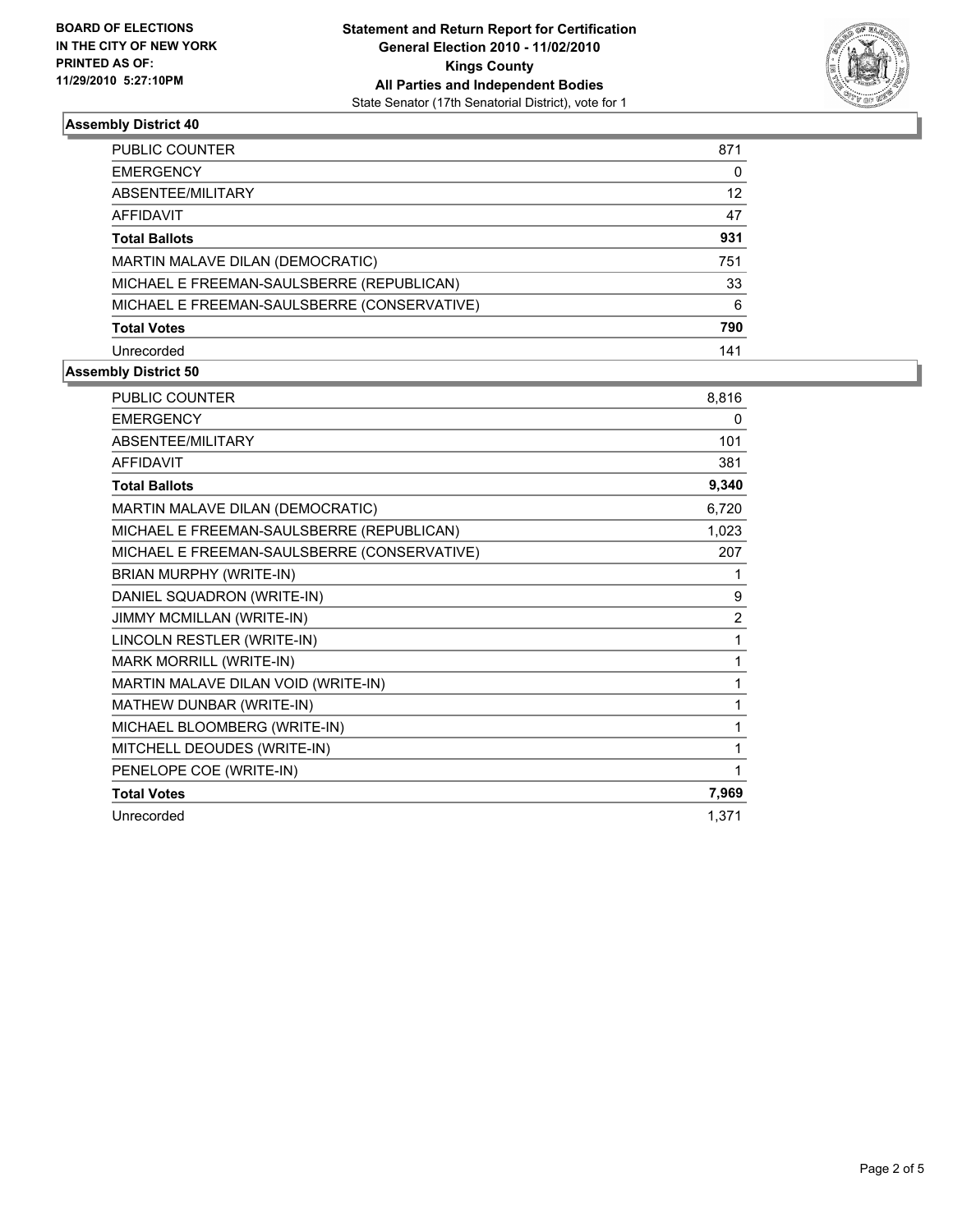

#### **Assembly District 53**

| <b>PUBLIC COUNTER</b>                        | 16,303 |
|----------------------------------------------|--------|
| <b>EMERGENCY</b>                             | 6      |
| ABSENTEE/MILITARY                            | 179    |
| <b>AFFIDAVIT</b>                             | 592    |
| <b>Total Ballots</b>                         | 17,126 |
| MARTIN MALAVE DILAN (DEMOCRATIC)             | 13,110 |
| MICHAEL E FREEMAN-SAULSBERRE (REPUBLICAN)    | 854    |
| MICHAEL E FREEMAN-SAULSBERRE (CONSERVATIVE)  | 175    |
| COLIA CLARK (WRITE-IN)                       | 2      |
| CRAIG SEEMAN (WRITE-IN)                      | 1      |
| DANIEL SQUADRON (WRITE-IN)                   | 3      |
| ERNEST HEMINGWAY (WRITE-IN)                  | 1      |
| FRANK BOWMEN HASTIE (WRITE-IN)               | 1      |
| <b>GLADYS ROE (WRITE-IN)</b>                 | 1      |
| JANICE PETERSON (WRITE-IN)                   | 3      |
| JUAN SANCHEZ (WRITE-IN)                      | 1      |
| MATT COWHERD (WRITE-IN)                      | 1      |
| MICHAEL E FREEMAN-SAULSBERRE VOID (WRITE-IN) | 1      |
| REGINA C TOTTENLTAM (WRITE-IN)               | 1      |
| WILFRED FLORENTINE (WRITE-IN)                | 2      |
| <b>Total Votes</b>                           | 14,157 |
| Unrecorded                                   | 2.969  |

## **Assembly District 54**

| 10,033 |
|--------|
|        |
| 0      |
| 66     |
| 327    |
| 10,434 |
| 8,272  |
| 463    |
| 136    |
|        |
|        |
| 8,873  |
| 1,561  |
|        |

#### **Assembly District 55**

| <b>PUBLIC COUNTER</b>                       | 2.114    |
|---------------------------------------------|----------|
| <b>EMERGENCY</b>                            | $\Omega$ |
| ABSENTEE/MILITARY                           | 47       |
| AFFIDAVIT                                   | 71       |
| <b>Total Ballots</b>                        | 2,234    |
| MARTIN MALAVE DILAN (DEMOCRATIC)            | 1,803    |
| MICHAEL E FREEMAN-SAULSBERRE (REPUBLICAN)   | 111      |
| MICHAEL E FREEMAN-SAULSBERRE (CONSERVATIVE) | 29       |
| <b>Total Votes</b>                          | 1,943    |
| Unrecorded                                  | 291      |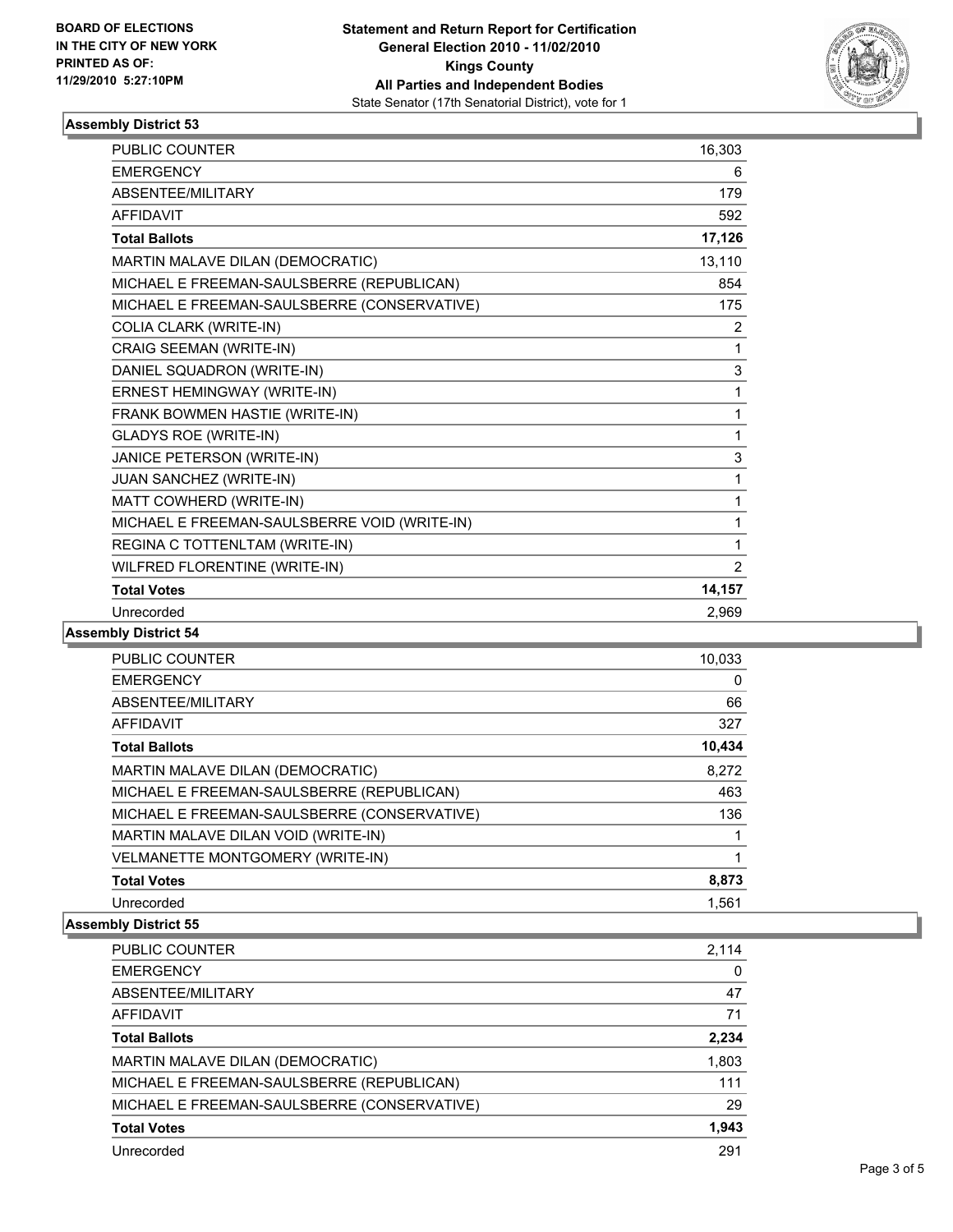

## **Assembly District 56**

| PUBLIC COUNTER                              | 956   |
|---------------------------------------------|-------|
| <b>EMERGENCY</b>                            | 0     |
| ABSENTEE/MILITARY                           | 14    |
| <b>AFFIDAVIT</b>                            | 54    |
| <b>Total Ballots</b>                        | 1,024 |
| MARTIN MALAVE DILAN (DEMOCRATIC)            | 794   |
| MICHAEL E FREEMAN-SAULSBERRE (REPUBLICAN)   | 33    |
| MICHAEL E FREEMAN-SAULSBERRE (CONSERVATIVE) | 11    |
| <b>Total Votes</b>                          | 838   |
| Unrecorded                                  | 186   |
|                                             |       |

## **Assembly District 57**

| <b>PUBLIC COUNTER</b>                       | 41 |
|---------------------------------------------|----|
| <b>EMERGENCY</b>                            | 0  |
| ABSENTEE/MILITARY                           | 0  |
| AFFIDAVIT                                   | 0  |
| <b>Total Ballots</b>                        | 42 |
| MARTIN MALAVE DILAN (DEMOCRATIC)            | 33 |
| MICHAEL E FREEMAN-SAULSBERRE (REPUBLICAN)   | 2  |
| MICHAEL E FREEMAN-SAULSBERRE (CONSERVATIVE) |    |
| <b>Total Votes</b>                          | 36 |
| Unrecorded                                  | 6  |